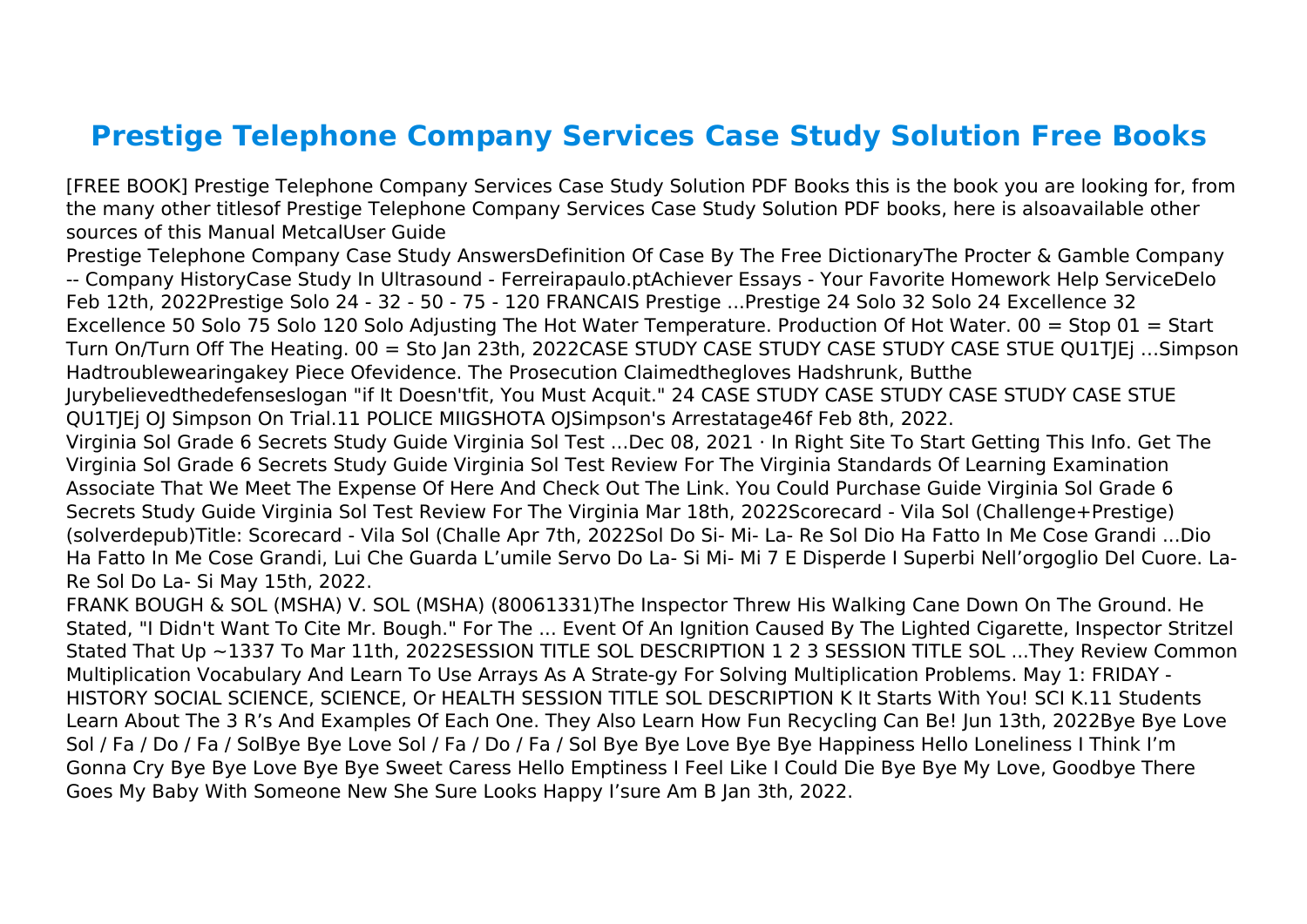20 A M F Sol | We Pogram A M F Sol | We Pogram 21Twentieth-century Piano Repertoire. Like Its Beethoven Counterpart, The Peo-ple United Is A Masterful Exercise In Musical Structure And Transformation, Taking Ortega's Theme In Dazzling And Unexpected Direc-tions. The Opening Statement Of The Tune Is Followed By Thirty-six Variat Feb 9th, 2022SOL Substitute Test Type Codes With Corresponding SOL ...3 IB IB English Language A: Literature And Language (Higher Level) 112 EOC Writing (2010) 2 3 ... 29 SAT SAT II Math IC Or SAT Subject Test In Mathematics Level 1 120 Algebra I (2009) 500 570 29 SAT SAT II Math IC Or SAT Sub Jun 8th, 2022Company Name Company URL Company Address Company …423710, 423840 AALL AMERICAN Fasteners Is An ISO Certified, Full Line Supplier Of Fasteners, Hardware And Industrial Supplies. Products Include But Are Not Limited To Bolts, Washers, Screws, Nuts Jan 20th, 2022.

COMPANY NAME: NAIC Company Code: Contact: Telephone ...COMPANY NAME: NAIC Company Code: Contact: Telephone: REQUIRED FILINGS IN THE STATE OF: Montana Filings Made During The Year 2021 ... Montana Waives Foreign Insurers From Filing Printed Annual Statements And NAIC Supplements If Filed With The State Of Domicile And The NAIC, And If Filed Electronically With Th Feb 23th, 2022Kerala Telephone Directory Telephone Numbers Of KeralaAlgorithms Concepts Techniques And Applications 1st Edition, Destrozando El Use Of English Aprueba El Cae, Density Functional Theory An Advanced Course Theoretical And Mathematical Physics, Designing And Managing Programs An Effectiveness Based Approach, Department Of Petroleum Engineering Pete 203 Drilling, Daughter Of The Mar 18th, 2022Telephone Call Log Book Telephone Message Tracker Voice ...Call Log Templates- As The Name Suggests, A Call Log Template Would Allow You To Keep A Track Of Your Phone Calls. Every Time You Make A Call, You Would Note It Down In The Log Along With The Time As Well. Text Message Phone Log Template – Nowadays, Most Of Us Prefer To Communicate Through Text Messages. Ph Feb 3th, 2022.

MITEL 8568 Telephone - Maryland TelephoneCompatible With The Mitel 5000 Communications Platform (CP), The New Mitel 8568 Telephone Is Perfect For Users Who Require Efficient Call Processing Capabilities. This Powerful Digital Telephone Features A Six Line X 16 Character Display With Eight Menu-driven Softkeys, Which Intuitiv Apr 1th, 2022Telephone: 1-631-435-8300 Telephone: 1-631-435-0410 Fax ...Acceptance And Workmanship Criteria Shall Be Per MIL-HDBK-454, Guideline 9, Of The Issue Currently In Effect At The Time Of Procurement. 20. RECORD RETENTION. Unless Otherwise Specified, Quality Records Shall Be Retained For A Period Of Seven (7) Years. Quality Records Are Defined As Those Records Used In … Jun 14th, 2022TELEPHONE DIRECTORY Units / Subsidiary Telephone FaxTELEPHONE DIRECTORY Units / Subsidiary Telephone Fax HMT LIMITED (Holding Company) Bangalore Corporate Head Office, Bangalore 080-23330333 080-23339111 Common Services Division, Bangalore 080-66626753 080-66626843 Tractors, Pinjore 01733-263825 01733-264114 Tractors Project, Hyderabad 040-23086159 040-23085860 May 17th, 2022.